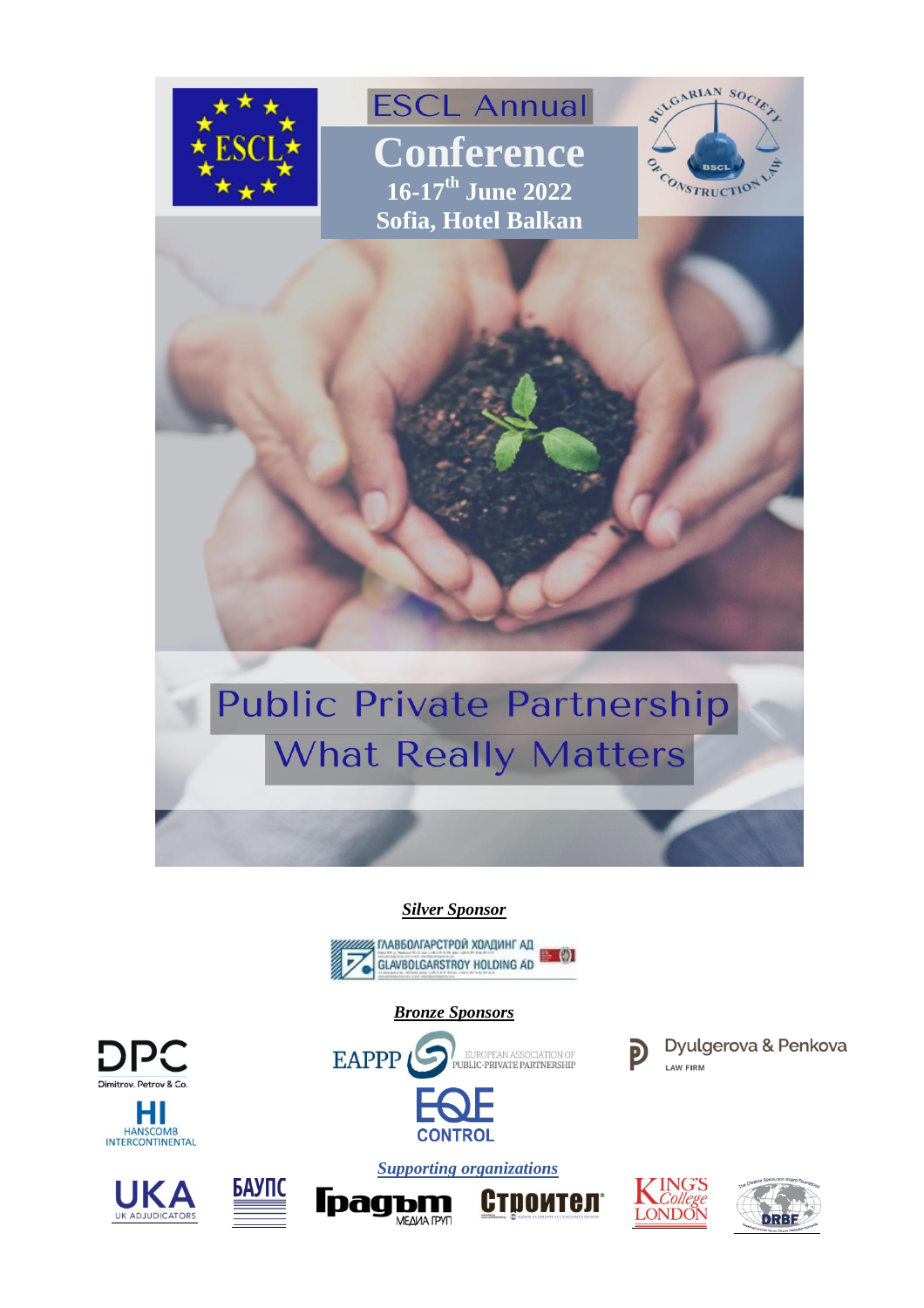

### **Programme 17th June 2022 ESCL Sofia Conference**



*"PPP: What really matters?"*

| $08:00 - 08:50$ | <b>Registration and welcome coffee</b> |
|-----------------|----------------------------------------|
|-----------------|----------------------------------------|

**08:50 - 09:00 Welcome Address**, Dr. Adriana Spassova, ESCL President, BSCL Chair

**09:00 - 09:10 Keynote Address:** Mr. Prof. Dr. Bastian Fuchs, LL.M., ESCL Chairman

**Session 1 Moderator Prof. Dr. Bastian Fuchs**

**9:10 – 9:30 A case study on worst PPP practice – how not to do it?** Sean Gibbs, Chief Executive Officer at Hanscomb International

**09:30 - 10:00 PPPs: How to brace for real impact?** Mr Arent van Wassenaer (The Faithful Goose, The Hague, The Netherlands)

**10:00 - 10:15 Challenges of Digitalization for PPP** Dr Hristo Hristozov, LL.M., Digitalization Lead at ProActive Solutions ltd, Bulgaria

## **10:15 - 10:45 Coffee Break**

**Session 2 Moderator Richard Bailey**,

Partner Druces LLP London, ESCL Council Member past chair of the UK SCL and ESCL

**10:45 - 11:15 Procuring net zero construction- how does collaboration improve PPP outcomes?** Darya Bahram, RIBA, MAPM, MCIArb, a Research Associate at the King's College London Centre of Construction Law and Dispute Resolution

**11:15 - 11:40 How can we create collaborative PPPs?** Martina Mincuzzi, SLV law firm, Italy, EAPPP representative

**11:40 - 11:55 PPP Danube – Aegean Sea Motorway – a project created by a private entity** Roumen Markov, MEng, General Manager 'Large Infrastructure Projects', Bulgaria

**11:55 - 12:15 Opening PPP's doors in Latvia. Case study of Kekava Bypass** Ms Lelde Lavina, Partner & Head of Real Estate & Construction practice at Sorainen Latvia

| $12:15 - 13:45$ | $\bm{\varkappa}$ | Lunch |
|-----------------|------------------|-------|
|-----------------|------------------|-------|

**13:45 - 14:00 Awarding of the ESCL Thesis Prize 2020 2021**

**14:00 - 15:15 Country reports I, Moderator Prof. Dr. Evelien Bruggeman**

**PPPs in Belgium** Mrs Elke Van Overwaele, Confederation Construction Legal Department Manager **PPPs in Bulgaria** Mrs Victoria Penkova, Managing Partner Dyulgerova & Penkova Law Firm & Ms Boyana Milcheva, Head of Construction Law Practice Dimitrov, Petrov & Co. Law Firm

**PPPs in Denmark** Attorney-at-law, Ph.D. Anders Jost Buch

**PPPs in Finland** Ms. Emma Niemistö, Partner, Head of Construction Merilampi Attorneys Ltd **PPPs in France**

**15:15 - 15:45 Coffee Break**

**15:45 - 17:00 Country reports II, Moderator Prof. dr. jur. Ole Hansen**

**PPPs in Italy** Mr. Roberto Panetta, Founder & Managing Partner of Panetta Law Firm, ESCL Vice Chairman

**PPPs in Netherlands**

**PPPs in Turkey** 

**PPPs in UK** Prof. Anthony Lavers, Counsel White & Case, Visiting Professor KCL

**PPPs in Ukraine** Volodymyr Yaremko, counsel at Sayenko Kharenko, Kyiv, Ukraine

#### **17:00 - 18:00 Summary: "PPP: What really matters?"**

Question and Answer session and Close of Conference, with Prof. Dr. Evelien Bruggeman, ESCL General Secretary and Prof. dr. jur. Ole Hansen, Vice President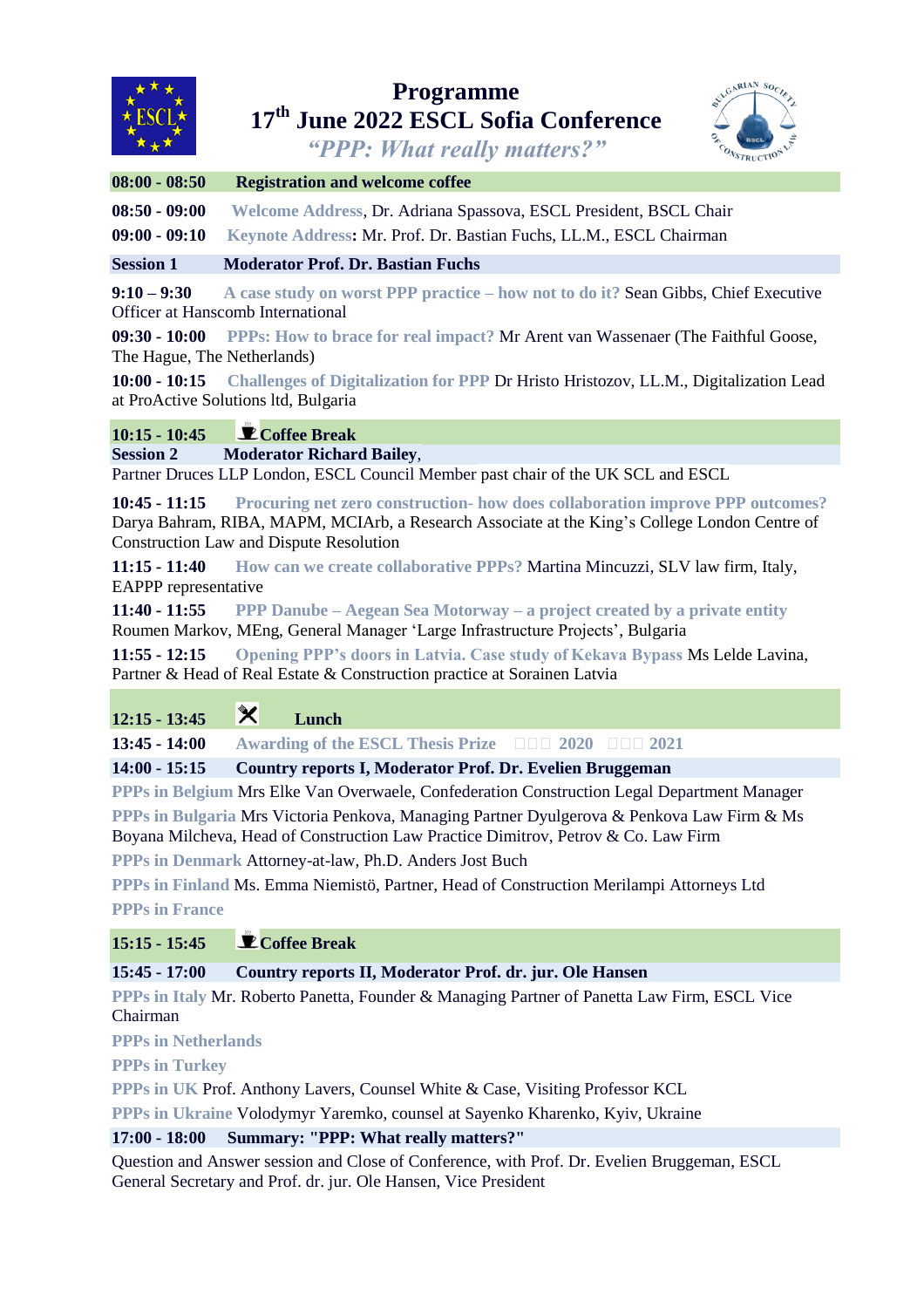#### *The venue: Sofia Hotel Balkan, a Luxury Collection Hotel*

Sofia Hotel Balkan was built in 1956 as part of a new architectural trend: a fusion of classical design and lavish décor. The iconic building is part of the President's Palace complex and beneath its foundations lies a historical Roman fortress, the remains of which can be seen all around the hotel.



The oldest Orthodox church in Eastern Europe the Saint George Rotunda is situated in the yard of the venue. It is thought that the church was built in the  $6<sup>th</sup>$  century, during the reign of Constantine the Great. There is hardly another city in all of Europe that has so many noteworthy Christian, Islamic, and Jewish monuments so close together in the area. The subway to the airport and the favourite shopping and entertainment area Vitosha street are 100 m from the hotel.

The participants can book rooms on preferential rates using the following link:

<https://www.marriott.com/event-reservations/reservation-link.mi?id=1649746289561&key=GRP&app=resvlink>

#### *16th June 4 PM-6 PM: A complimentary walking tour*

The participants and the accompanying persons shall discover Sofia's historical centre in a complimentary walking tour, starting from the hotel, accompanied by a professional English speaking tour guide.

"*Ever growing, never aging*" is the motto of the Bulgarian capital Sofia. Sofia has been inhabited for many millennia. In honour of its hot springs, in the  $8<sup>th</sup>$  century BCE the Thracian tribes settled here and gave the city its first name Serdika. In the 1<sup>st</sup> century BCE, Serdika was captured by the Romans, who transformed it into a Roman city. The city gained its present name at the end of the  $14<sup>th</sup>$  century, in honour of The Saint Sofia Basilica.



The sights include the Saint Nedelya Church, the statue of Saint Sofia – symbol of the city, St. Petka church, Banya Bashi Mosque (1576). Walk on the yellow brick road of Sofia– unique stones, brought from Austria– Hungary, to the Prince Alexander of Battenberg Square, built in the 1950s and laid out to be a major city square, National bank, National Archeological museum, housed in a medieval building of the former Byuyuk (Great) Mosque, built in the  $15<sup>th</sup>$  Century, the Eastern gate of the fortress of Serdica (Sofia), discovered in an underground pass, dating from the time of Emperor Justinian, Council of Ministers, the Presidency, former Royal Palace, now houses the National Art Gallery and the Ethnographical Museum, the National Theatre, the Municipal Garden, St. Nikolay (Russian Church), one of the most attractive photo stops in the city, St. Sofia church, Monument to the Unknown Soldier, the Parliament, Academy of Sciences, Academy of Fine Arts, National Library and Sofia University. The tour will end in the St. Alexander Nevsky Cathedral (1904-1912), one of the biggest Orthodox churches on the Balkan peninsular.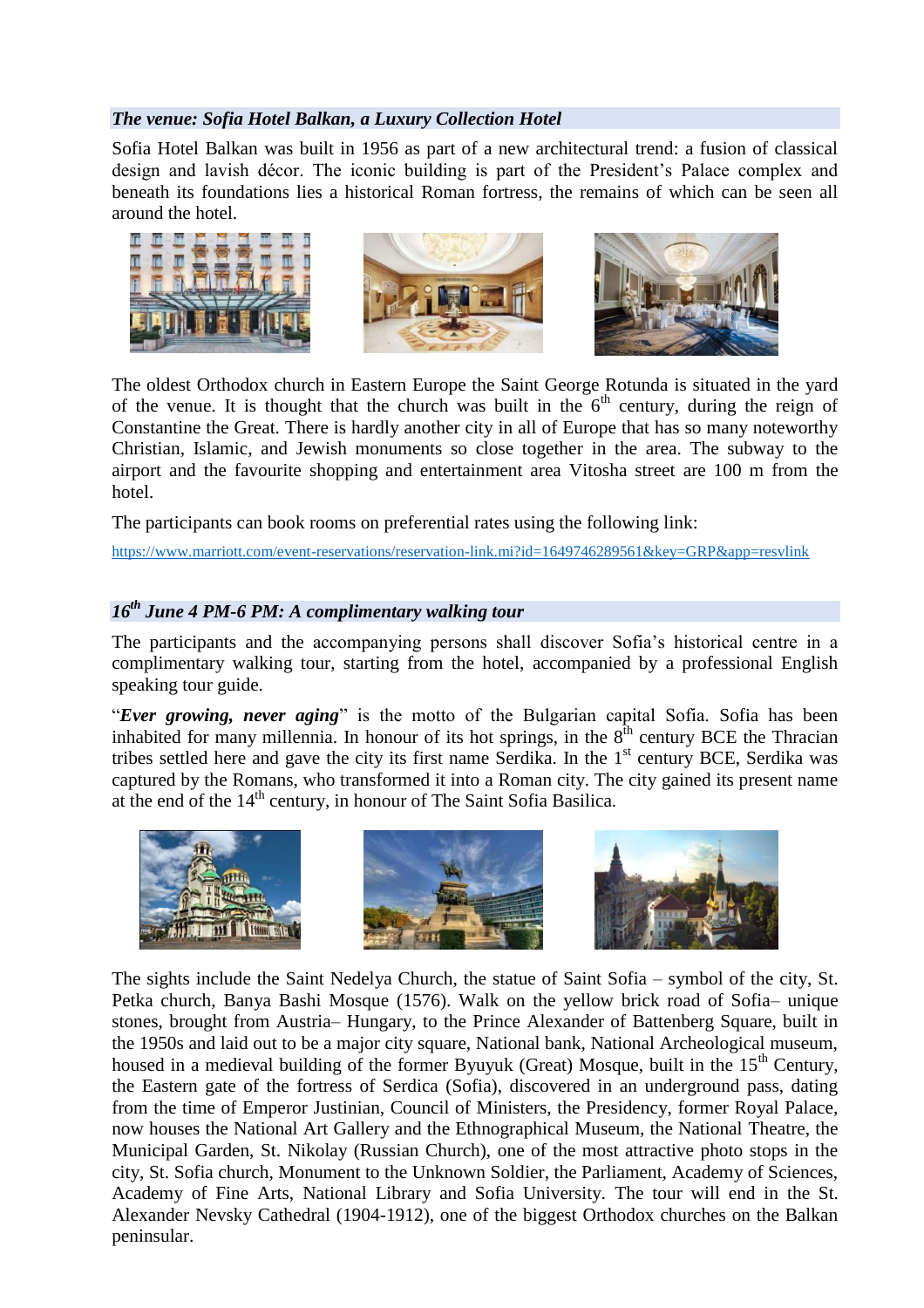#### *16th June 7 PM: A welcome reception*

The Reception cocktail on Thursday  $16<sup>th</sup>$  June shall be in the Art Club at the historical building of the Bulgarian Archaeological Museum at a walking distance from the hotel. [https://artclubmuseum.com](https://artclubmuseum.com/)

#### *17 th June 8 PM: A local night*

The Friday night dinner with authentic Bulgarian foods and folklore programme shall be at the restaurant *Chevermeto*—one of the top restaurants in Sofia.



**OPTIONAL TOURS**

#### *17th June 9 AM-4 PM: Rila Monastery tour for accompanying persons*

The Rila Monastery is listed in the World Heritage under the protection of UNESCO. It is located on the slopes the magnificent Rila - the highest mountain on the Balkan Peninsula. Sightseeing of the monastery complex, one of the most impressive in Europe due to its size and unique architecture, visit to the Church of the Nativity of the Virgin with its miraculous icon of the Virgin and splendid gilded iconostasis, the old Monastery kitchen, the Museum keeping the long and heroic history of the monastery, the beautiful wood- carved cross, the authentic monastic cell, the Hrelyo Tower, built in 1335, and many spectacular views from the mountain and the surrounding nature are the highlights of this tour.



#### *19th June 9 AM-4 PM: Plovdiv tour*

Plovdiv was the 2019 European Capital of Culture and is one of the oldest cities in Europe. This is the country's second largest city, one of the most attractive and vibrant, situated in the Upper Thracian valley, along the two banks of Maritza River, scattered upon six unique syenite hills. During the sightseeing tour through the old town two hours will be spent admiring the wonderful Revival houses of the richest people in Plovdiv from  $19<sup>th</sup>$  century, before proceeding to the Roman Amphitheatre - located on one of the highest hills in the city and the Ethnographical museum.